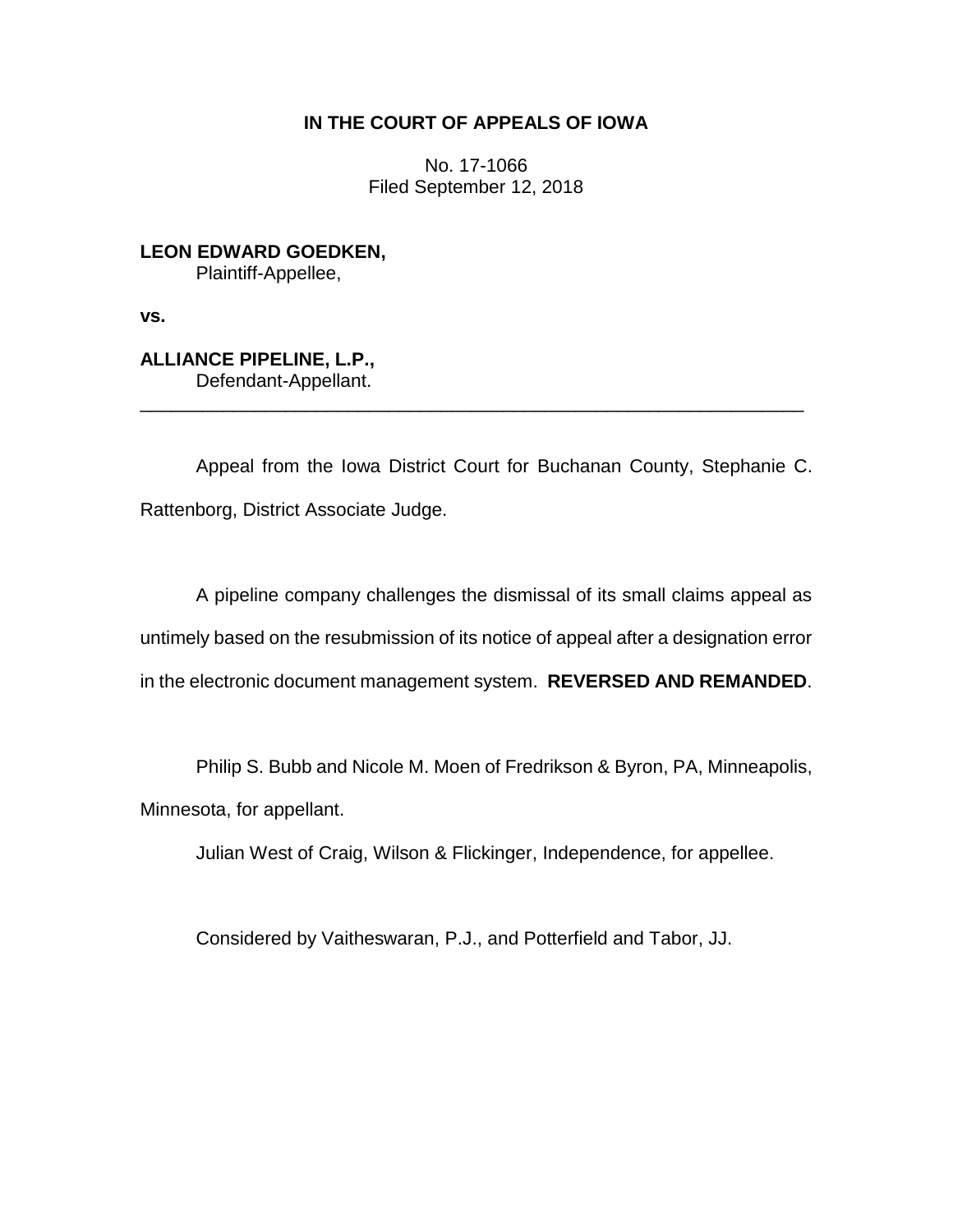# **TABOR, Judge.**

Farmer Leon Goedken sought damages from Alliance Pipeline, L.P. (Alliance), for loss of crop yield based on the operation of a natural gas pipeline across his property. A judicial magistrate awarded \$1864 in damages to Goedken. Alliance filed a notice of appeal with the district court on the final day provided by statute for bringing small claims appeals. Alliance also filed a brief, mistakenly designating it as a second notice of appeal in the electronic document management system (EDMS). The clerk of court rejected the filings and, on the same day, Alliance resubmitted the properly designated brief and notice of appeal, one day beyond the statutory deadline. The district court eventually dismissed the appeal as untimely and declined to entertain Alliance's motion to reconsider. In this discretionary review, Alliance seeks to revive its small claims appeal. Finding the district court had jurisdiction to consider Alliance's appeal, we reverse and remand for a determination on the merits.

#### **I. Prior Proceedings**

 $\overline{a}$ 

On February 6, 2017, the magistrate entered judgment against Alliance. The pipeline company appealed on February 27, 2017.<sup>1</sup> Alliance submitted two electronic documents—a notice of appeal and a brief—both of which Alliance designated as notices of appeal in EDMS. Alliance received confirmation of submission at 6:49 p.m. The following day, February 28, at 10:05 a.m., Alliance also received an email with the subject line "rejection notice" from the clerk of

<sup>1</sup> Alliance had twenty days from judgment to file a written notice of appeal. *See* Iowa Code § 631.13(1) (2017). Because the twentieth day fell on a Sunday, Alliance had until midnight on Monday, February 27, to timely file its appeal. *See id.* § 4.1(34).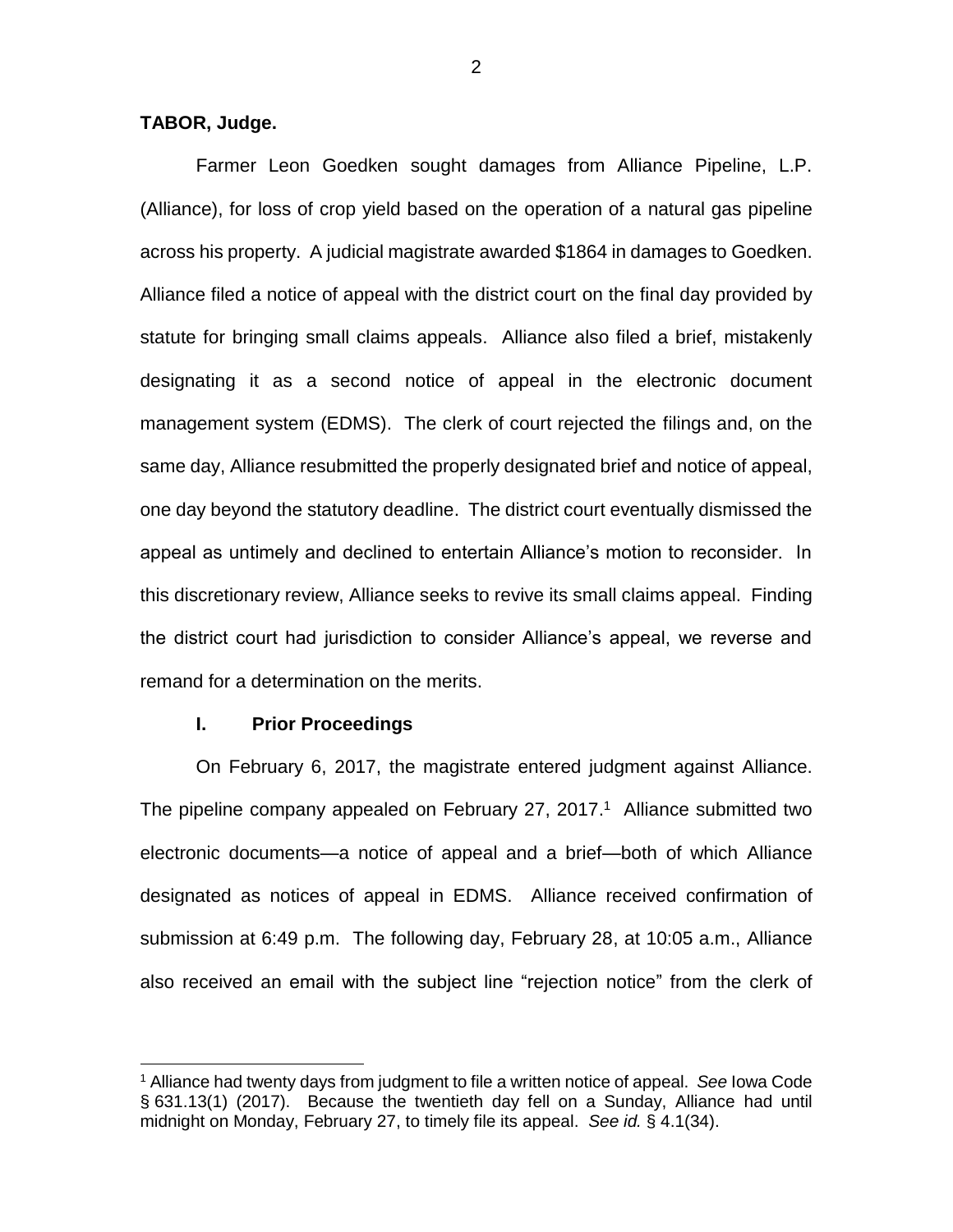court.<sup>2</sup> The clerk rejected both documents because of the incorrect designation of the brief as a notice of appeal. The clerk filled in this reason for rejection: "There should only be one notice of appeal in each case this has 2 in this case. It charged \$370.00 instead of \$185.00. The other document is a brief not a notice of appeal." Alliance also received a separate email notice that the previous day's filing had been rescinded.

The attorney for Alliance called the clerk, who advised him to refile both documents with the correct designation, though the clerk did not point to any error with the actual notice of appeal. Alliance corrected the designation and promptly resubmitted both documents. Alliance received confirmation of the second submission at 10:10 a.m., February 28, 2017. The clerk accepted the documents and dated them with an electronic file stamp of February 28. That same day, the chief judge of the First Judicial District issued an order directing the small claims appeal to proceed.

In March 2017, the parties filed merits briefs in the district court. In supporting the magistrate's decision, Goedken did not contest the timeliness of the appeal. In June 2017, the district court, on its own motion, questioned the timeliness of the small claims appeal. The court affirmed the magistrate's judgment—finding it had no jurisdiction because the notice of appeal was filed one day late.

Alliance filed a "Motion to Reconsider or Amend Findings under Iowa Court Rule 1.904" explaining the situation with the EDMS designation. In its order, the

<sup>2</sup> The notice was sent from efiling.mail@iowacourts.gov.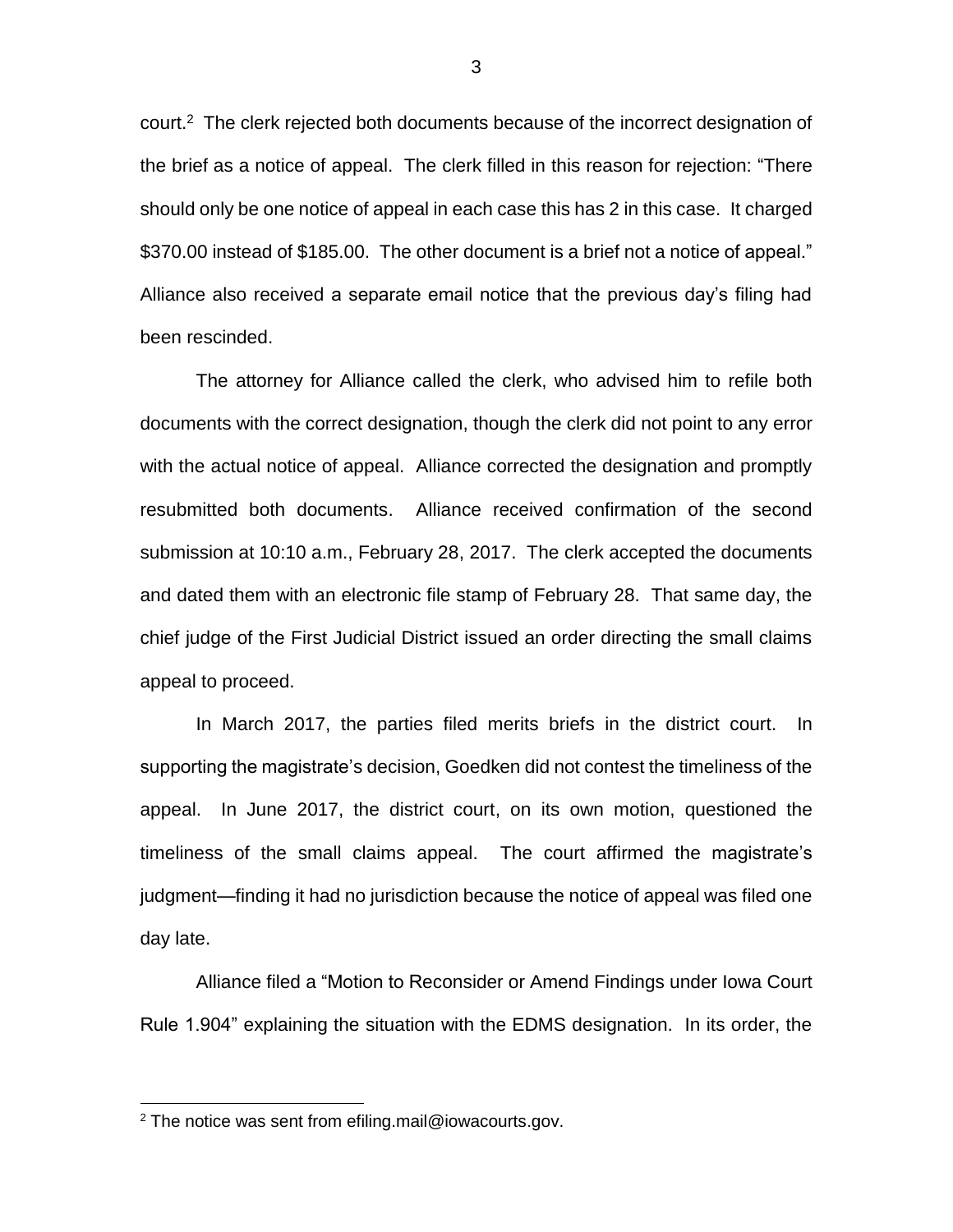court faulted Alliance for not raising the EDMS issue in its appeal briefing and noted "[t]here is no provision for a Motion for Reconsideration in small claim. Defendant's Motion for Reconsideration is denied due to lack of jurisdiction." Alliance successfully sought discretionary review from our supreme court. Goedken waived the filing of an appellee's brief.

## **II. Scope and Standards of Review**

Because this case presents a question of the district court's jurisdiction to consider the small claims appeal, our review is for legal error. *See Root v. Toney*, 841 N.W.2d 83, 86 (Iowa 2013). We are not bound by the district court's conclusions of law, but we defer to its findings of fact unless they are not supported by substantial evidence. *Jacobs v. Iowa Dep't of Transp.*, 887 N.W.2d 590, 593 (Iowa 2016). "[W]e try to interpret our statutes and rules so they effectuate just and reasonable results, not arbitrary ones." *Id*. at 597.

### **III. Analysis**

This appeal involves both small claims procedure and the EDMS rules. *See generally* Iowa Code chapter 631 (2017); Iowa Rules of Court, Chapter 16 (Iowa Rules of Electronic Procedure).

We start with the small claims procedure. Alliance had until Monday, February 27, 2017, to appeal the magistrate's February 6 ruling. Iowa Code § 631.13(1) ("No appeal shall be taken after twenty days."); § 4.1(34) (in computing filing deadlines, extending time "to include the whole of the following Monday" when the last day falls on Sunday); *see also* Iowa R. Elec. P. 16.309(1)(c) (setting midnight as the filing deadline). Alliance filed a notice of appeal on February 27, but the clerk of court rejected the filing on February 28 because an accompanying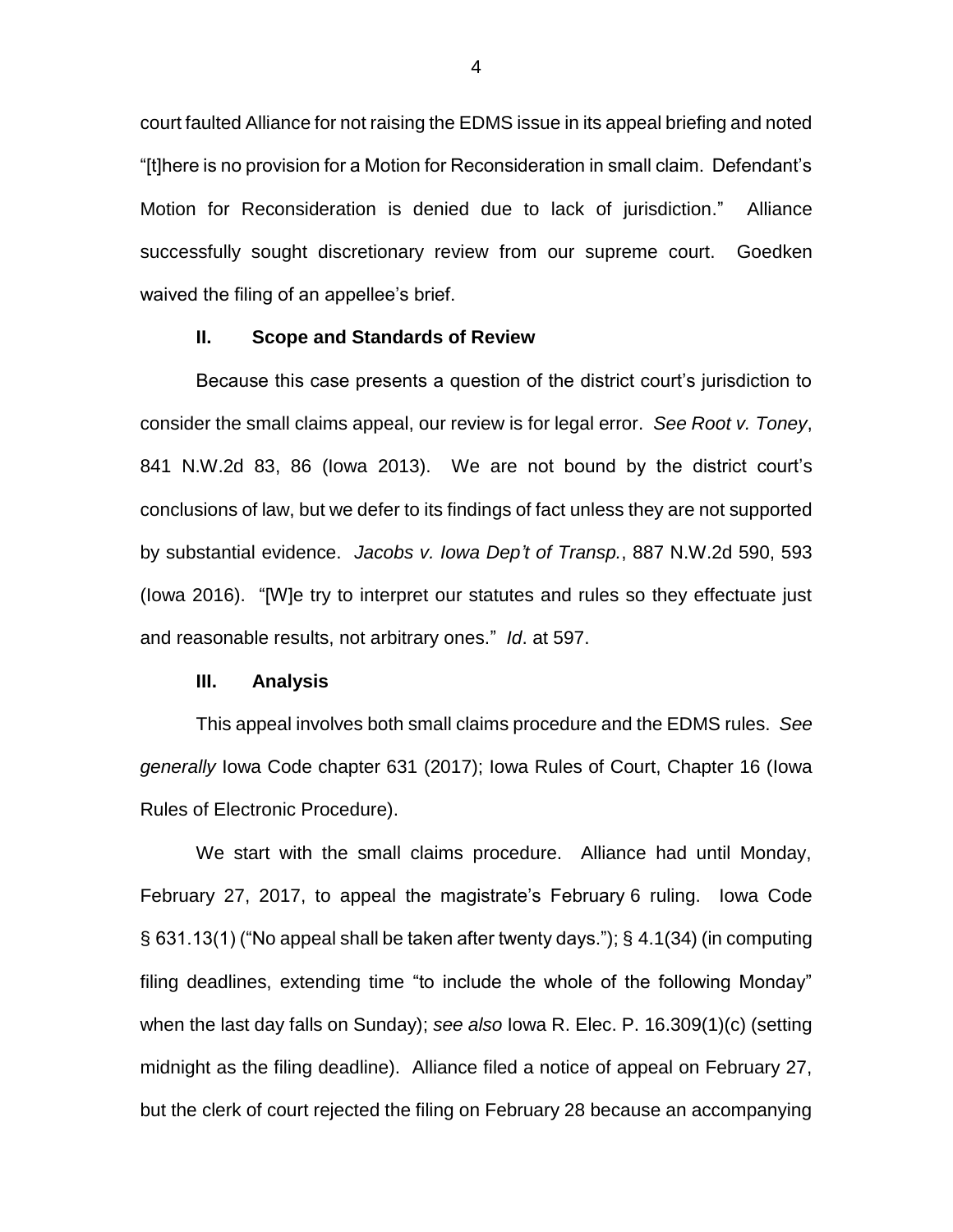brief was mistakenly identified as another notice of appeal. Per the clerk's advice, Alliance resubmitted both its notice of appeal and the appropriately designated brief on February 28. Because this resubmission was outside the statutory deadline, the district court eventually dismissed the appeal. Alliance argues the resubmission should relate back to the original timely submission date under the analysis in *Jacobs*, 887 N.W.2d at 599.

But the first hurdle for Alliance is establishing its relation-back argument was properly presented to the district court. Although no party questioned the timeliness of Alliance's resubmission of its notice of appeal, the district court acting in an appellate capacity—properly raised the matter on its own accord. *See Crowell v. State Pub. Def.*, 845 N.W.2d 676, 681 (Iowa 2014) ("[A]n appellate court has responsibility sua sponte to police its own jurisdiction."). After the parties prepared merits briefing, the district court dismissed the appeal as untimely based on Alliance's February 28 filing of the notice of appeal.

Alliance then filed what it labeled as a "motion to reconsider or amend" under Iowa Rule of Civil Procedure 1.904(2). The motion described—through an affidavit from its attorney—Alliance's experience in wrongly designating the brief in EDMS and attached the relevant emails received from the clerk's office. Alliance asked the district court to consider the appeal on its merits. In ruling on that motion, the district court suggested Alliance should have raised the issue of the correct filing date in its small claims appeal<sup>3</sup> and noted that small claims procedure did not allow for a motion to reconsider.

<sup>&</sup>lt;sup>3</sup> It may have been better practice for Alliance to advance its argument for the timeliness of the appeal in the substantive briefing of the small claims action. But because Goedken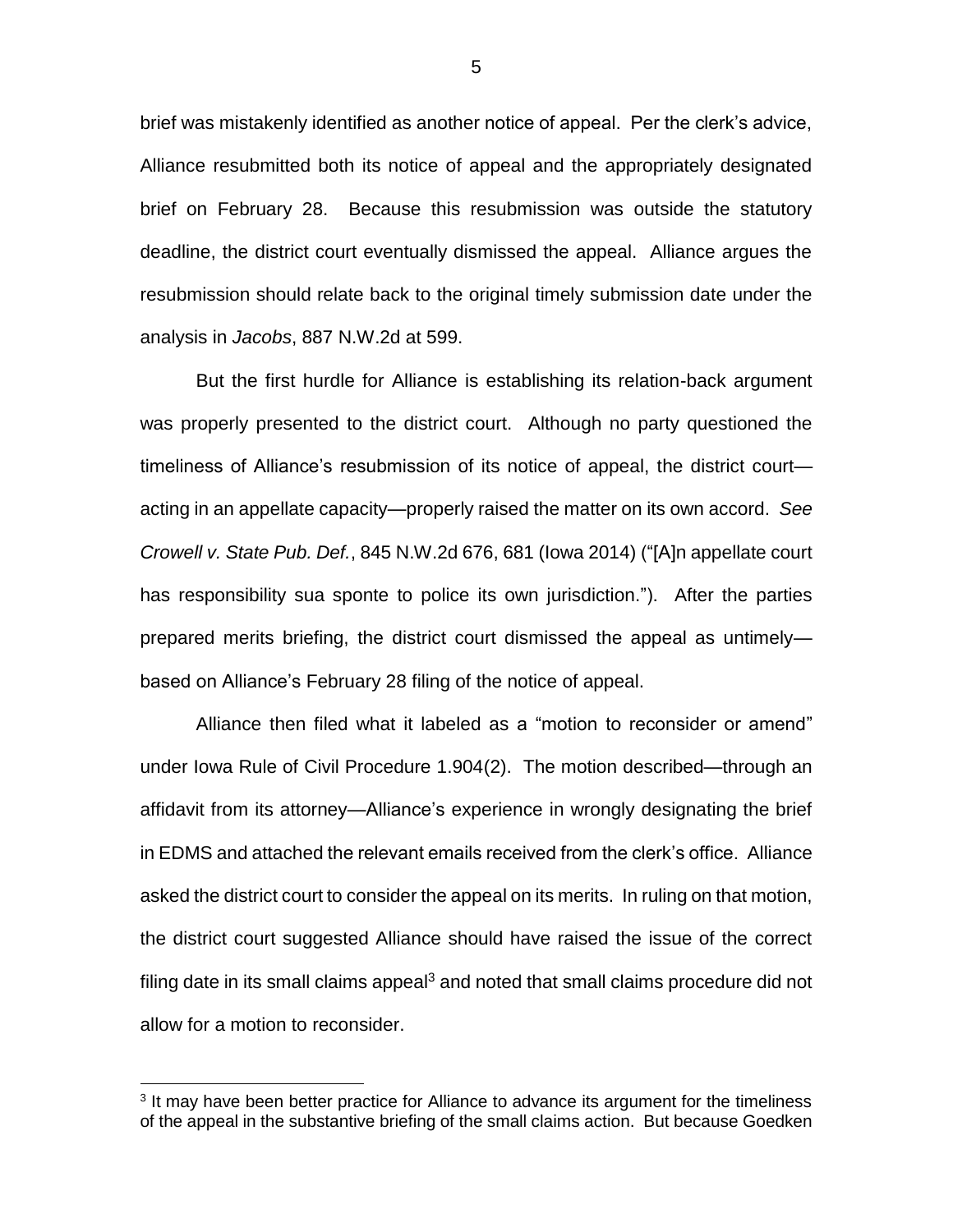It is true the legislature omitted any provision for filing posttrial motions in small claims actions for both the initial hearing and on appeal to the district court. *Midwest Recovery Servs. v. Cooper*, 465 N.W.2d 855, 857 (Iowa 1991) ("To provide for such motions would push the process toward formalism, expense and delay in obtaining a final judgment."). But in this case, Alliance was not asking for the district court to reconsider a judgment on the merits under rule 1.904, but rather to reexamine its jurisdiction in light of further study after receiving pertinent information from a party. *See Iowa Elec. Light & Power Co. v. Lagle*, 430 N.W.2d 393, 395 (Iowa 1988) ("The label attached to a motion is not determinative of its legal significance; we will look to its content to determine its real nature."). We conclude the district court had the power to correct its earlier ruling dismissing the small claims appeal. *See id*. at 396; *see also* Iowa Code § 631.13(4)(a)(2) (allowing the deciding judge to order additional evidence be presented if the record is inadequate to render a judgment on appeal in a small claims action).

We next turn to the EDMS issue. Under rule 16.306(2), a document is considered filed when EDMS receives it, unless the clerk returns the submission. When the clerk discovers an error in the filing of a document, several scenarios are possible. The clerk will ordinarily notify the filer of the error and advise what further action must be taken. Iowa R. Elec. P. 16.308(2)(d)(1). A clerk may return the submission to the filer with an explanation of the error and instructions to

did not challenge the timeliness of the appeal, and because it is unclear whether the district court was aware of Alliance's exchange with the clerk's office concerning the minor error in the original EDMS submission, we do not find Alliance's failure to anticipate the district court's dismissal on jurisdictional grounds constituted a waiver of its position.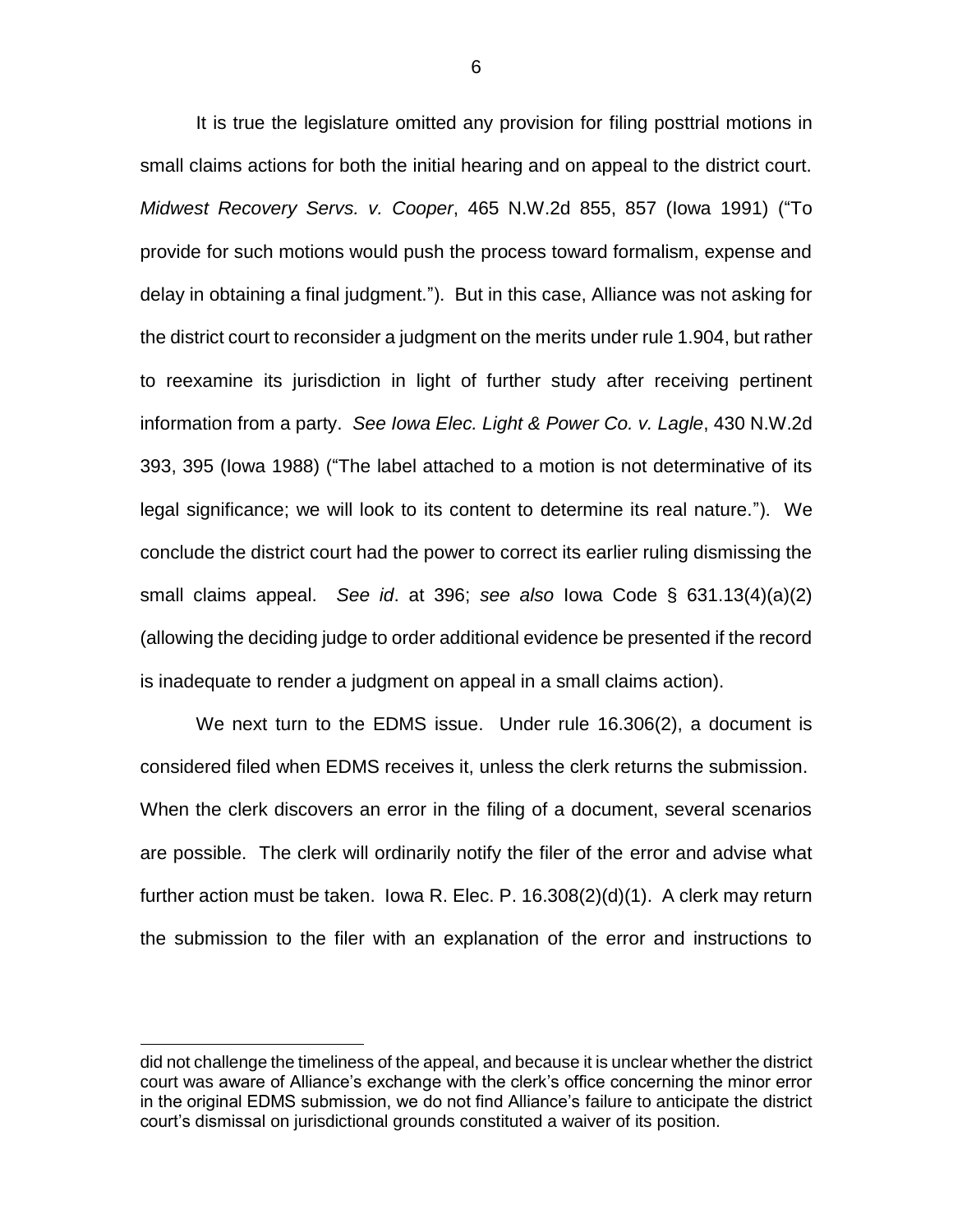correct it.<sup>4</sup> Id. 16.308(2)(d)(2). In the case of "minor" errors, the clerk "may, with or without notifying the parties, either correct or disregard the error." *Id*. 16.308(2)(d)(3). Electronic documents are not officially filed until they have an electronic file stamp. *Id*. 16.307(3).

Alliance contends the resubmission date of February 28 should relate back to the date of its original submission of the notice of appeal on February 27. It asserts *Jacobs* is controlling. 887 N.W.2d at 599. In *Jacobs*, a law firm submitted a petition for judicial review on the last day allowed by statute. *Id.* at 591. But the next day the clerk returned the filing because the firm failed to include the petitioner's address on the electronic cover sheet and failed to describe the appeal as "civil-administrative." *Id.* at 592. Our supreme court held because EDMS received the petition for judicial review before the filing deadline, the clerk returned the submission after the deadline because of "minor errors" in the electronic cover sheet, and the filer corrected the errors and promptly resubmitted the document, the date of filing related back to the date of the original, timely, submission. *Id*. at 597–99. The *Jacobs* court observed that a clerk's exercise of discretion should not determine an appeal's outcome. *Id*. at 599.

We agree Alliance's experience closely resembles the situation in *Jacobs*. As in that case, no one claims Alliance's error in designating the brief as a second notice of appeal was "anything but 'minor.'" *See id*. at 597. In fact, Alliance may

<sup>&</sup>lt;sup>4</sup> "In such instances, it is the responsibility of the filer to keep a record of the notice EDMS generated to verify the date and time of the original submission. The rules of this chapter are not intended to address whether a filer who submits a corrected filing after return of the original submission may have the date and time of the corrected filing relate back to the date and time of the original submission." Iowa R. Elec. P. 16.308(2)(d)(2).